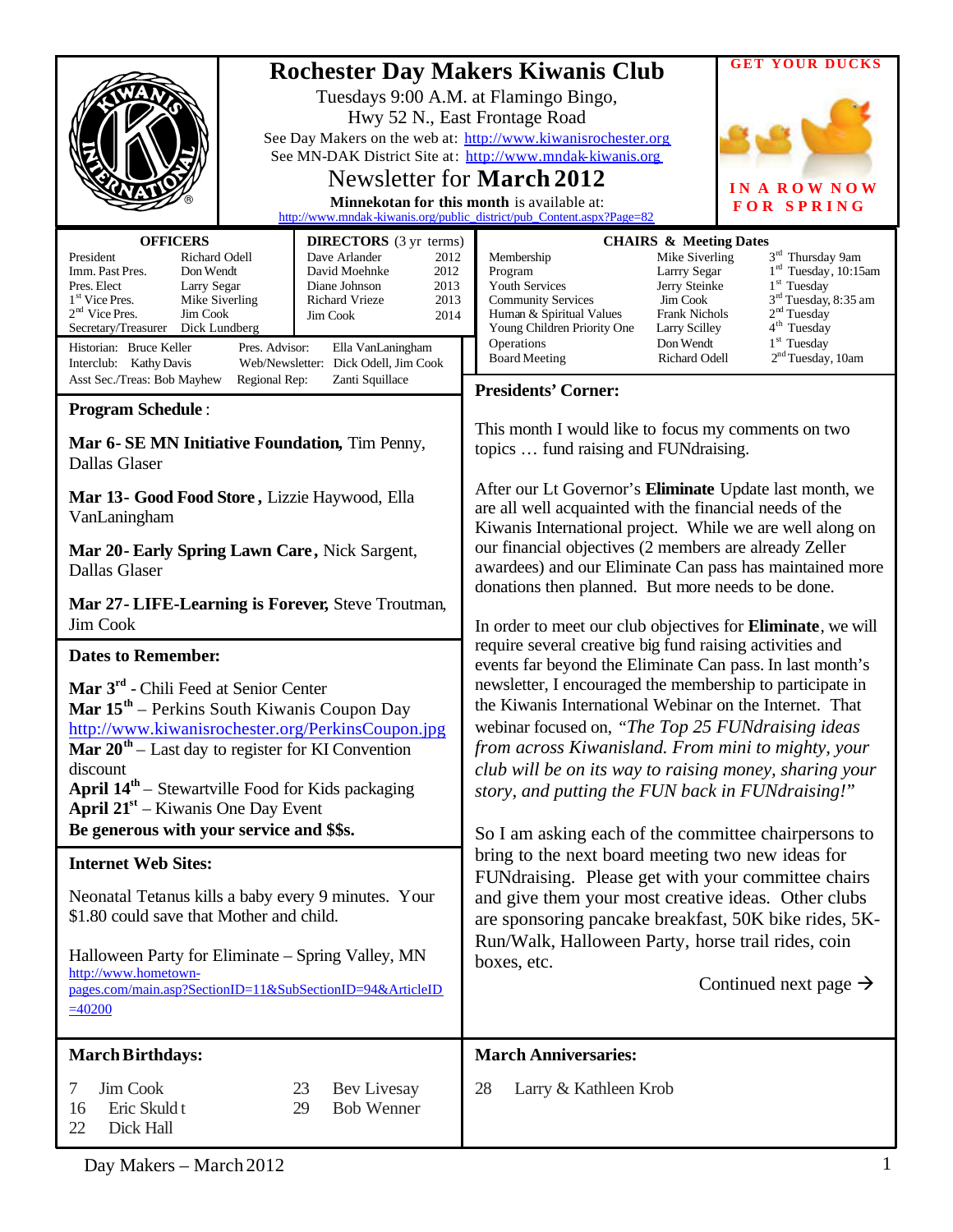| Secretary/Treasurer's Report - Feb 2012                                                                                                                                                                                                                                                                                                                                                                                                                                                                                                                                                                                                                    | <b>January Board Meeting: (Continued)</b>                                                                                                                                                                                                                                                                                                                                                                                                                                                                                                                                                                                                   |  |
|------------------------------------------------------------------------------------------------------------------------------------------------------------------------------------------------------------------------------------------------------------------------------------------------------------------------------------------------------------------------------------------------------------------------------------------------------------------------------------------------------------------------------------------------------------------------------------------------------------------------------------------------------------|---------------------------------------------------------------------------------------------------------------------------------------------------------------------------------------------------------------------------------------------------------------------------------------------------------------------------------------------------------------------------------------------------------------------------------------------------------------------------------------------------------------------------------------------------------------------------------------------------------------------------------------------|--|
| <b>Bank Balance 1/31/12:</b><br>\$12,915.96<br><b>Administrative Account:</b><br>\$9,657.12<br>\$1,264.34<br>Service Account:<br>406.94<br>Hockey/YCPO:<br>\$<br>191.56<br><b>Bike Repair:</b><br>\$1,396.00<br>K-Family                                                                                                                                                                                                                                                                                                                                                                                                                                   | Dick Odell and Herb Erickson will discuss with the Senior<br>Center if there is a reason we have to be out of the<br>building by 10:30am.<br>The board discussed the possibility of a bicycle race<br>fundraiser for the Eliminate project.                                                                                                                                                                                                                                                                                                                                                                                                 |  |
| Day Makers on leave: Marv Anderson, Don Cain, Pat<br>Dunn, Merlyn Jeche, Ron King, Sara King, Gene Kivi,<br>Paul Lamoreux<br>January Service Hour Statistics: 1,048 hours by 52                                                                                                                                                                                                                                                                                                                                                                                                                                                                            | <b>COMMITTEE REPORTS</b><br>There was not time for committee reports.<br>Richard Lundberg, Secretary/Treasurer                                                                                                                                                                                                                                                                                                                                                                                                                                                                                                                              |  |
| members, 57% Participation.                                                                                                                                                                                                                                                                                                                                                                                                                                                                                                                                                                                                                                |                                                                                                                                                                                                                                                                                                                                                                                                                                                                                                                                                                                                                                             |  |
| <b>January Board Meeting Summary:</b>                                                                                                                                                                                                                                                                                                                                                                                                                                                                                                                                                                                                                      | <b>Presidents Corner:</b><br>(continued from page 1)                                                                                                                                                                                                                                                                                                                                                                                                                                                                                                                                                                                        |  |
| Bob Lahtinen is continuing to communicate with the<br>officers of the Kiwanis Hockey Festival and the other<br>Rochester Kiwanis Clubs concerning interested clubs<br>use of the existing 501c3 Charitable Corporation. The<br>group is now working on bylaw additions and revisions<br>in the area of audits and multi-club interactions. There<br>are more meetings to follow.<br>The board discussed the clubs sound system and the<br>continuing investigation by Mike Siverling and Dick<br>Odell. Mike will try a unit from Radio Shack at a<br>future meeting. The board approved a fundraiser<br>selling KWIK Trip gas/merchandise gift cards with | Last week, Rotary celebrated with the entire city of<br>Rochester (with Mayo help) their campaign against<br>worldwide Polio. They received TV, radio and newspaper<br>coverage of their downtown display.<br>Just look at recent fund raising successes of \$26K at JM<br>for Christmas Anonymous and \$110K at the Polar Plunge.<br>The general public funds are out there, we just need to<br>educate and get the community interested in our goal.<br>My point is, "Now is the time to get our ducks in a row."<br>Big events are most successful in the spring and summer<br>time frame. So let's lay the foundation for those events. |  |
| profits going half to the Eliminate project and half to<br>the Service account.                                                                                                                                                                                                                                                                                                                                                                                                                                                                                                                                                                            | If we energize our community to understand the Eliminate<br>project, I believe they will then be interested in helping us<br>meet our financial goals.                                                                                                                                                                                                                                                                                                                                                                                                                                                                                      |  |
| The board decided to continue selling KWIK Trip<br>carwash cards with the profits going to the Service<br>account.                                                                                                                                                                                                                                                                                                                                                                                                                                                                                                                                         | The latest FUNdraising ideas in the news are at:<br>http://sites.kiwanis.org/Kiwanis/en/theELIMINATEproject/MNT/Updat<br>es/News.aspx?utm_source=Eliminate&utm_medium=email&utm_term<br>=february&utm_campaign=english                                                                                                                                                                                                                                                                                                                                                                                                                      |  |
| The board discussed the request by the Senior<br>Center/Flamingo Bingo to open the building on meeting<br>days at 8:30 am, and for us to leave the building by<br>10:30 am. The board agreed that moving to a different<br>venue was not desirable, so we discussed ways to make<br>better use of time. Setup can be accomplished between<br>8:30 am and 9:00 am. Starting meetings on time, and                                                                                                                                                                                                                                                           | Let's get our "Eliminate Ducks in a Row" now.<br>Dick Odell                                                                                                                                                                                                                                                                                                                                                                                                                                                                                                                                                                                 |  |
| ending on time were addressed as well as having<br>committee meetings start shortly after the regular                                                                                                                                                                                                                                                                                                                                                                                                                                                                                                                                                      | <b>Eliminate Project:</b>                                                                                                                                                                                                                                                                                                                                                                                                                                                                                                                                                                                                                   |  |
| meeting ends.                                                                                                                                                                                                                                                                                                                                                                                                                                                                                                                                                                                                                                              | We have a committee now for the <b>eliMiNaTe</b> project, they                                                                                                                                                                                                                                                                                                                                                                                                                                                                                                                                                                              |  |
| Continued next column $\rightarrow$                                                                                                                                                                                                                                                                                                                                                                                                                                                                                                                                                                                                                        | are: Jerine Erickson, Don and Sally Wendt, Helen Kolb,<br>Diane Johnson and myself as coordinator and chair. I                                                                                                                                                                                                                                                                                                                                                                                                                                                                                                                              |  |
| <b>Kiwanis Mission Statement:</b>                                                                                                                                                                                                                                                                                                                                                                                                                                                                                                                                                                                                                          | consider all members as an Ad Hoc committee, because it<br>will take all of us to make our goals happen. I'm forever                                                                                                                                                                                                                                                                                                                                                                                                                                                                                                                        |  |
| Kiwanis is a global organization of volunteers<br>dedicated to changing the world one child and one<br>community at a time.                                                                                                                                                                                                                                                                                                                                                                                                                                                                                                                                | grateful that I'm in a club like the Day Makers because I<br>know we will make it happen.<br>Herb Erickson, eliMiNaTe Chair                                                                                                                                                                                                                                                                                                                                                                                                                                                                                                                 |  |

Herb Erickson, eliMiNaTe Chair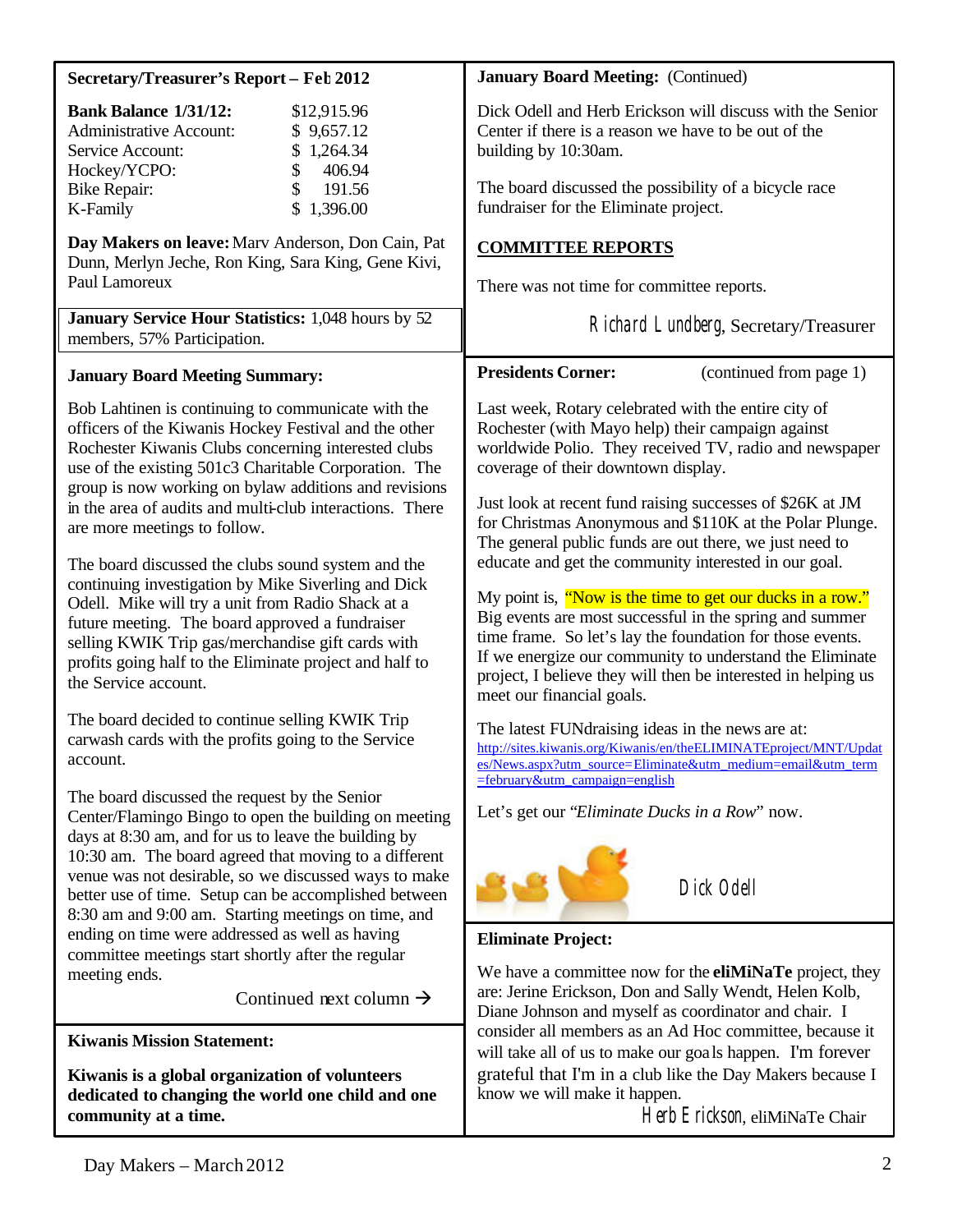## **Winter FUNdraising in "tropical SE" Minnesota:**

Day Maker Diane and her Walmart friends decided to "go jump in the lake". She and 1,040 other participants raised over \$220,000 for Special Olympics. Walmart's 106 jumping employees contributed almost \$24,000.

Diane Johnson

#### **Polar Plunge: Feb 2012**

This is a very "chilling" way to raise money for a great cause…and a Day Maker participated. Guess who? Notice frozen lake in background!



Clearly Diane Johnson knows how to get her *"ducks in a row"* and help raise money for great causes. Dick Odell

# **Valentine Chanhassen Report:**

Our  $11<sup>th</sup>$  annual trip was our largest group ever, we had 56 Day Makers and guests. Judy Zierdt was chosen as our sweetheart for 2012. She joins a select group of ladies. It is starting to look like we have a club within the club.

Sally Wendt, George Heyne, Art Larson and Veronica Plantz all won prizes and of course everyone enjoyed bananas on the way home. We not only had a great day and a lot of fun, but even more importantly, we were able to put another **\$372.00 in the eliMiNaTe fund.** 

Way to go Day Makers and a big THANK YOU to everyone who made the trip. Herb Erickson

#### **Web Humor:** Only in America ……. do people order a double bacon cheeseburger, large fries and a *diet coke*. Only in America ..........do we buy hot dogs in packages of ten and buns in packages of eight.. Only in America .........do they have drive-up ATM machines with Braille lettering.



# **Polar Plunge: Feb 2012**

Diane "Duck" runs faster than others penguin. Notice the "yellow ducky" swimming tights. Really nice. Water temp was officially 31.9 degrees and wind was blowing at 35mph…..burrr. Where's the hot tub?

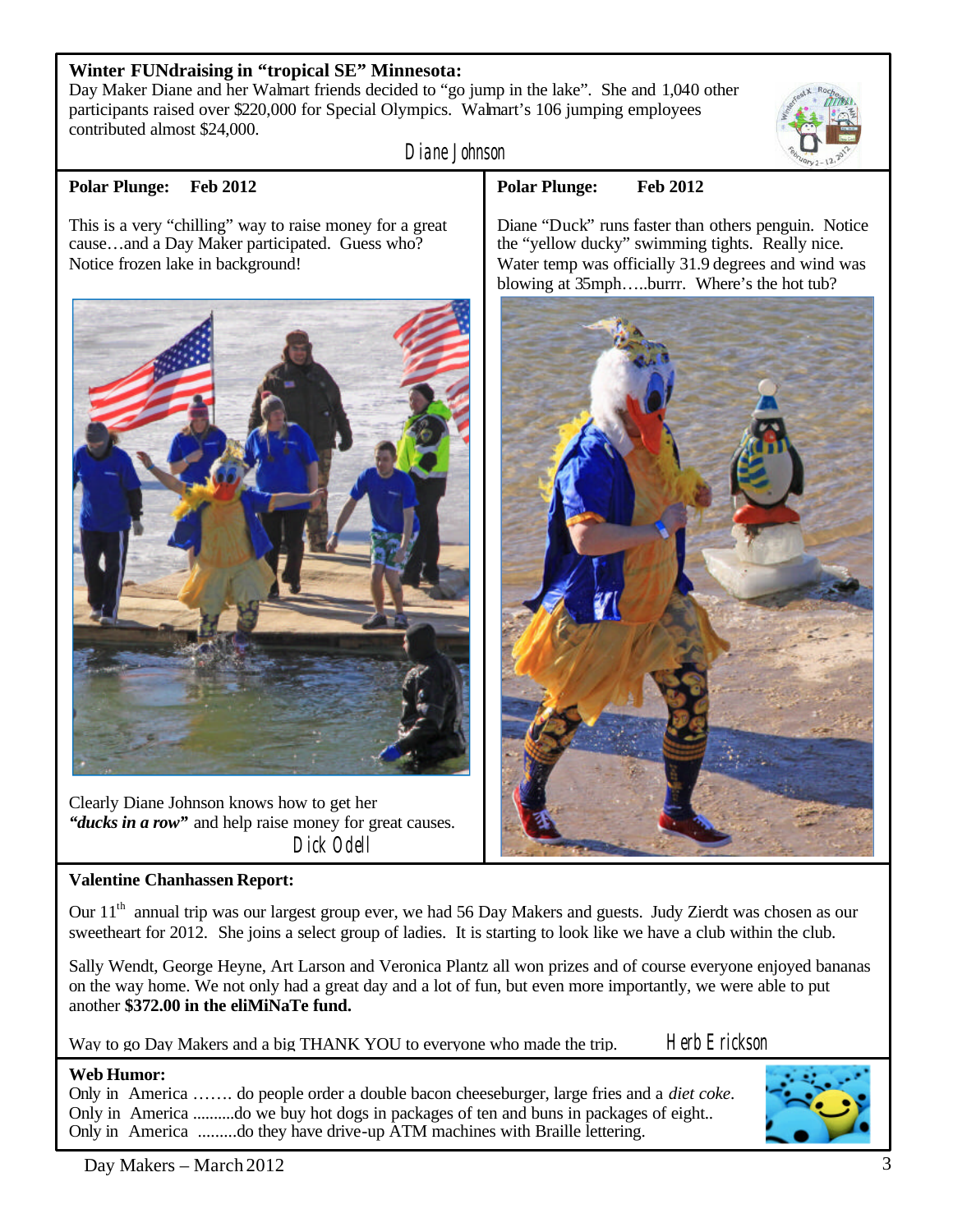# **Kiwanis FUNdraising Ideas:**

Last week's Webinar featured the Top 25 FUNdraising ideas from across Kiwanisland. From mini to mighty, your club will be on its way to raising money, sharing your story, and putting the FUN back in FUNdraising!



Here is another great FUNdraising idea for our Kiwanis Club. This idea is the new Hy-Vee Grocery coupon books.

# **HyVee Coupon Books:** Sell for \$5

The coupon book gives you a \$5 refund on your first \$100 purchase at any of our local HyVee stores. In addition, the Coupon Book has many other discounts on grocery store items.

The Coupon Book is valid until December 31, 2012

Herb Erickson and I will have the books to sell at our meetings. Consider telling your friends and neighbors about buying the coupon books thru our Kiwanis Club. They get their \$5 back and save money on their grocery items.

Our club then gets \$4 of the \$5 purchase price and our profits will go to the ELIMINATE project.

Phyllis Jacobs

# **Keep those FUNdraising Ideas Coming:**

Chanhassen Bus Trips, Herberger's, Hy-Vee, Car Wash coupons and many other new ideas will help us make our Eliminate financial objectives. All we need to do is…. *"get our ducks in a row"* now.



Dick Odell

# **Kiwanis Day Maker Cutest Baby Contest:**

The picture below is of Anya (age 4) and Peter (age2) with their first snowman in the Aix-en-Provence, France. It was on Peters birthday(1-31- 2012) and was the first snow of the year.

These Grandchildren are seeing the world.







### Southern France

 $\leftarrow$ This photo is of Anya last Easter in MN.

Proud Grandparents Roger and Joan Olson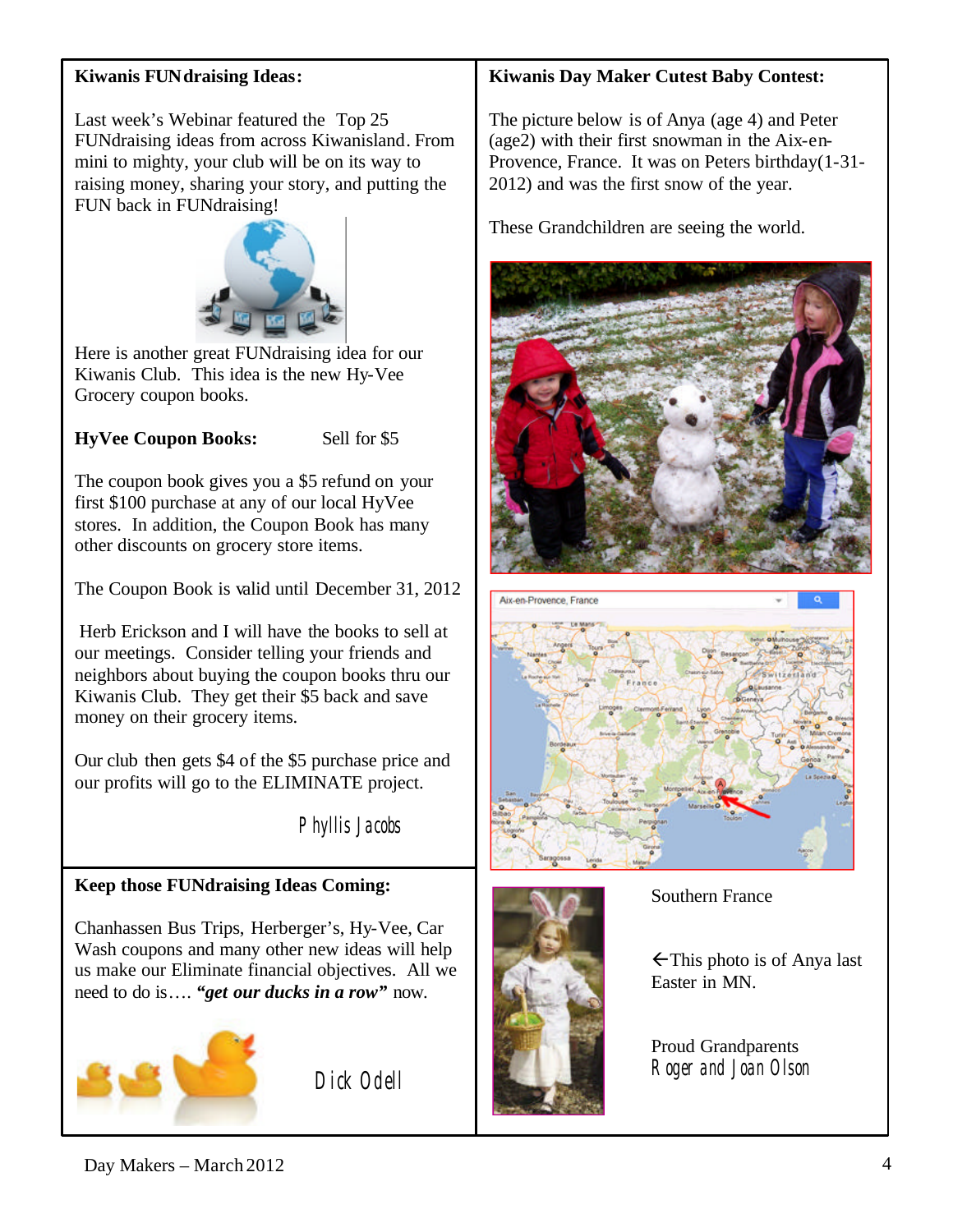#### **Youth Services:**

The 2011-2012 school year is about two thirds over which means there is *not* a lot of time left to participate in one or more of the fun elementary school activities that the Day Makers support:

- *Terrific Kids* at Riverside and Gibbs;
- *K-Kids* at Riverside and Harriet Bishop, and
- *Builders Club* at Gage East.
- *Reading Programs* at Elton Hills, Pinewood and Jefferson.

Day Makers are making the programs fly.

My favorite is **Terrific Kids (TK).** The time commitment at Riverside (30-40 minutes) entails distributing two pencils, one magnetic TK card and one TK sticker. The time commitment at Gibbs is approximately 90 minutes because there are two separate presentations due to more kids. The same awards are given out to both groups.

**K-Kids** at Riverside and Harriet Bishop generally run about 90 minutes and present an opportunity to spend hands-on time with various tasks the group is undertaking.

The **K-Kids** tasks may involve building bird houses, planting and maintaining a garden, writing letters to Century Key Club Pen Pals or visiting a nursing home. Our main task is simply offering support to the group. Harriet Bishop's **K-Kids** group (45 - 4th and 5th graders) is about three times larger than the Riverside K-Kids group.

The members of the Day Makers have been great supporters of all of our programs. Do take the opportunity to sign up for assisting with **TK** and **K-Kids** before the school year ends. You won't be sorry.

This is what being a **Kiwanian** is all about – one child, one community at a time. And many thanks to Diane Johnson who is "making it happen" with the Builder's Club at Gage East...via the Gala Chair Affair entry.

Jerry Steinke – Youth Services Chair

### **YCPO:**

Plans are underway for two events that we support each year.

First, CCR&R is having their **"Family Fun Night"** on April 24th. They have asked for our help with setting up for the event and with cleaning up afterwards. Of course, they will have refreshments available (at least with the setting up).

The second event is our **Parent/Child Fair** to be held June 20th. Lowes has agreed to be part of our event again, and the request for bikes and helmets has been made to WalMart. When funding comes through from the hockey tournament, the contract with RochesterFest will be submitted.

Please save these dates.

# Larry Scilley, YCPO chair

#### **Ready for Bed:**

Grandpa has his "ducks all in a row"….



#### **Every Wonder Why …**

Why the sun lightens our hair, but darkens our skin? Why don't you ever see the headline 'Psychic Wins Lottery'? Why is lemon juice made with artificial flavor and dishwashing liquid is made with real lemons? Why isn't there mouse-flavored cat food? Why didn't Noah swat those two mosquitoes? Why don't sheep shrink when it rains?